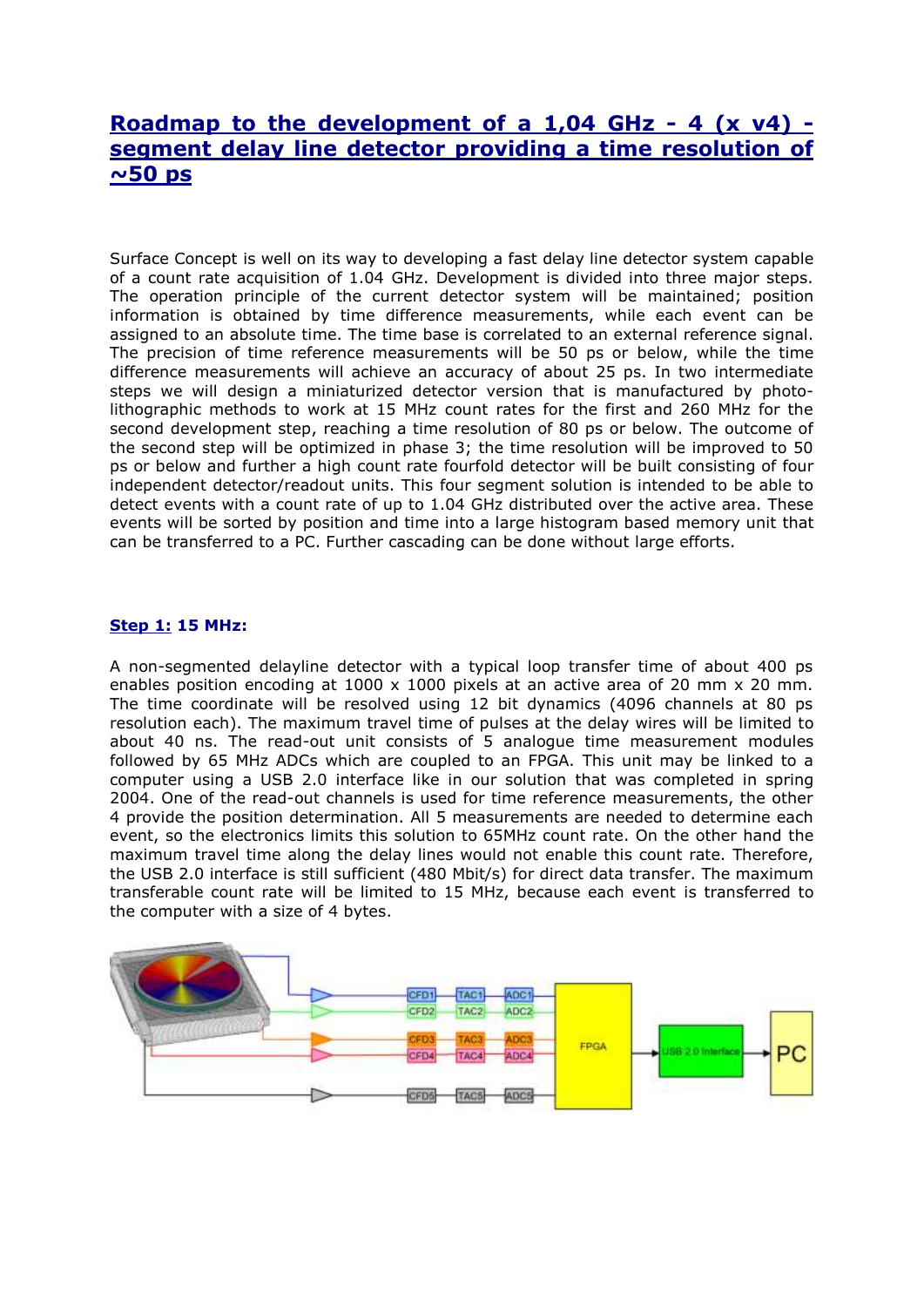#### **Step 2: 260 MHz:**

The photolithographically manufactured detector of step 1 will be redesigned to use loop transfer times of 205 ps, while the read-out distinguishes between the left and right half of both delaylines. The unit will be implemented 4 times building up a virtual 4 fold segmentation. An event time sorting logic supplies the 4 read out lines with pulses originating from the 4 quadrants of the physically unsegmented detector. Thus, the electronics consists of 17 channels each equipped with a 65 MHz ADC  $(4 \times 4$  ch for position, 1 ch for time encoding). The event assignment to the four virtual segments will be done by means of an ultra-fast logic unit already being under development by Surface Concept. The faster loop transfer time enables maximum travel times along the delay lines of 20 ns, i.e. 10 ns per each delayline half. Therefore all quadrants may be read out with a maximum of 65 MHz. Thus, this concept enables count rates up to 260 MHz with a position encoding by 512 x 512 pixels at an active area of 20 mm  $\times$  20 mm. Again, the 17 channel unit is coupled to an FPGA, but no direct data transfer to the PC will be realized. The FPGA sorts all results into a 256 MByte histogram memory, organized as  $x,y,t$  such as a 3 dimensional array of - for example - 9 bits x 9 bits x 9 bits having a 2 byte dynamics (memory unit depth). The number of time channels might be reorganized to higher resolution at cost of the number of position channels. The USB 2.0 interface still handles the block transfers from the histogram memory into the PC.



#### **Step 3: 1.04 GHz:**

The multi-channel scheme of step 2 will be integrated in an ASIC design mainly to enable cascading of this solution. At the same time, the time resolution for position encoding will be improved to about 25 ps.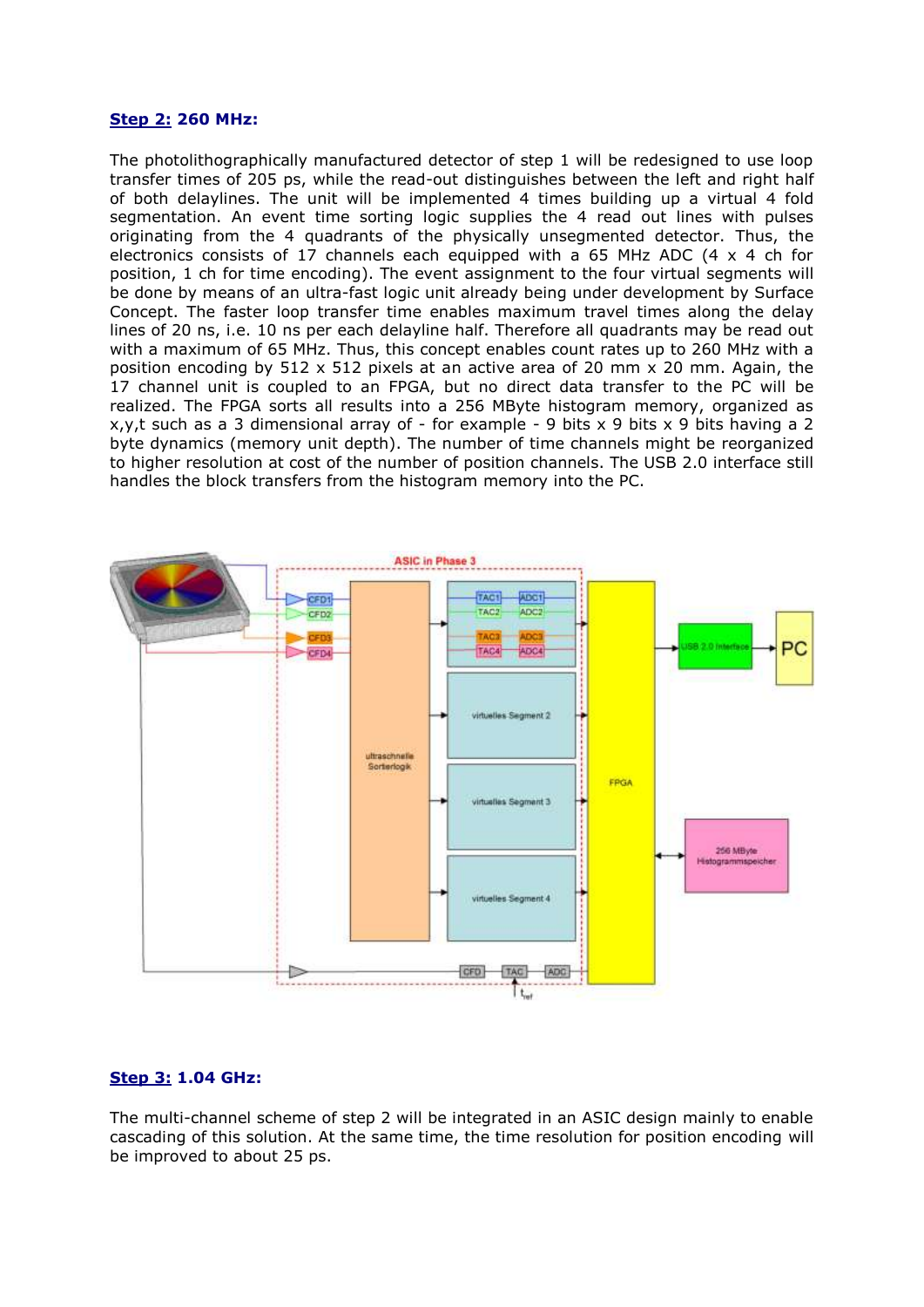Adaption of pulse width and propagation dispersion is needed for matching of MCPs and electronics to reach the 25 ps resolution. 350 ps pulse widths at 2 um pore size are considered to use [\(www.photonis.com\)](http://www.photonis.com/). The analogue amplifiers will be exchanged by modules working at bandwidths in the GHz region. The design of the detector itself has to be adapted to the needs of small pulse widths and loop dispersion as well as wire distances must match high count rates resulting in pulse handlings at ≤2 ns overall FWHM without changes in the functional principle of the delayline detector. A thick film technique will be applied to produce a 4 fold delayline detector working at these optimized parameters. The active area of all 4 detector segments might be scaled to reach a maximum of 40 mm x 40 mm. Smallest active areas are expected to be about 10  $mm \times 10$  mm resulting in a position resolution of about 10  $µm$ . The total number of pixels for this solution may be 1024 x 1024. Further cascaded designs of more segments are possible to produce in the same way. The 260 MHz read-out unit will be used four times (max. 1.04 GHz). An additional processor will control the data transfer from all four 256 MByte histogram memory blocks into the PC using a transfer interface that still has to be determined.

## **Notes concerning data acquisition:**

The measured results of the four 260 MHz segments are stored in separated histogram memories organized in 3D ( $x, y, t$ ). It makes sense to define a flexible organization of the memories, such as (8 bit x 8 bit x 10 bit), (7 bit x 7 bit x 12 bit), (6 bit x 6 bit x 14 bit), or (5 bit  $x$  5 bit  $x$  16 bit) at 4 Byte memory unit depth and to include the option of a selectable binning of the time channels. Thus, the option providing maximum position resolution enables  $1024 \times 1024$  pixels with 4 Byte pixel dynamics for very long acquisition times into the histogram memory at a count rate of 1 GHz.

#### **Our partners for this development:**

0000  $\bullet$ gammadata

In the framework of this roadmap we are working together with specialized and well established partners. This network bundles expertise and special knowledge at different fields that are of outstanding interest for the development of a 1.04 GHz delayline detector with a time resolution of  $\sim$ 50 ps.













**Q** point electronic